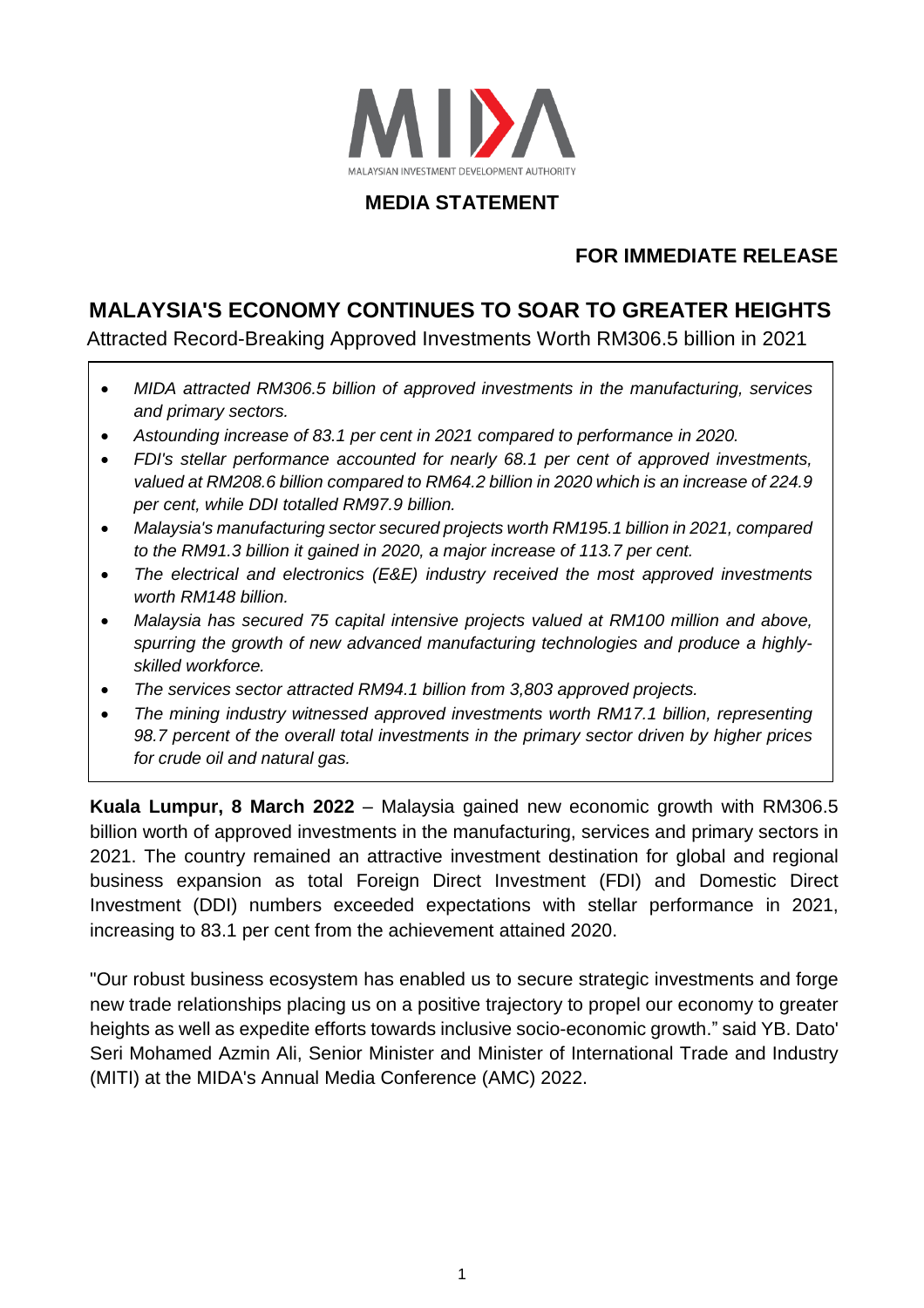"The easing of pandemic containment measures has allowed for the resumption of economic activities coupled with high vaccination rates among diverse industries and professionals. Further efforts were put in place to ensure that the business ecosystem remains responsive to global trends with policies and initiatives for business facilitation, talent upskilling and reskilling, digitalisation and automation. In a nutshell, these measures have successfully placed our economy on a firm and resilient footing towards the path of vibrant growth and sustainable recovery," he added.

The Senior Minister also iterated that the recent FDI's stellar performance accounted for nearly 68.1 per cent of approved investments, valued at RM208.6 billion compared to RM64.2 billion in 2020 which is an increase of 224.9 per cent, while DDI totalled RM97.9 billion. The DDI complemented FDI performance, making up 31.9 per cent of the total investment value. The manufacturing sector led the way for total investments approved in 2021, recording RM195.1 billion, followed by the services sector RM94.1 billion and the primary sector with RM17.3 billion.

The Netherlands (RM78 billion), Singapore (RM47.3 billion), People's Republic of China (PRC) (RM31.3 billion), Austria (RM18.9 billion) and Japan (RM9.9 billion) accounted for 88.9 per cent of total FDI approved in the manufacturing, services and primary sectors.

Pulau Pinang (RM83.5 billion) recorded the highest investments approved last year, followed by Kedah (RM68.3 billion), Kuala Lumpur (RM37.7 billion), Selangor (RM28.8 billion) and Sarawak (RM25.7 billion). These five states contributed 79.6 per cent of the total approved investments for 2021.

#### **Manufacturing Takes the Lead**

Malaysia's manufacturing sector secured projects worth RM195.1 billion for 2021 compared to the RM91.3 billion it gained in 2020 – a major increase of 113.7 per cent. These achievements will offer 74,575 job opportunities, whereby 28,698 are managerial, technical, supervisory and skilled (MTS) positions.

The electrical and electronics (E&E) industry received the most investment opportunities, with 94 approved projects worth RM148 billion. Besides the E&E industry, Malaysia attracted high levels of approved investments in other industries, including basic metal products (RM19.4 billion), chemicals and chemical products (RM5.8 billion), rubber products (RM5.8 billion) and food manufacturing (RM5.4 billion).

Malaysia has secured 75 capital intensive projects valued at RM100 million and above and these projects will spur the growth of new advanced manufacturing technologies and produce a highly-skilled workforce.

Pulau Pinang (RM76.2 billion) recorded the highest investments approved last year, followed by Kedah (RM66.2 billion), Pahang (RM10.5 billion), Selangor (RM7.5 billion) and Johor (RM7.0 billion). These five states alone contributed more than 85 per cent of the total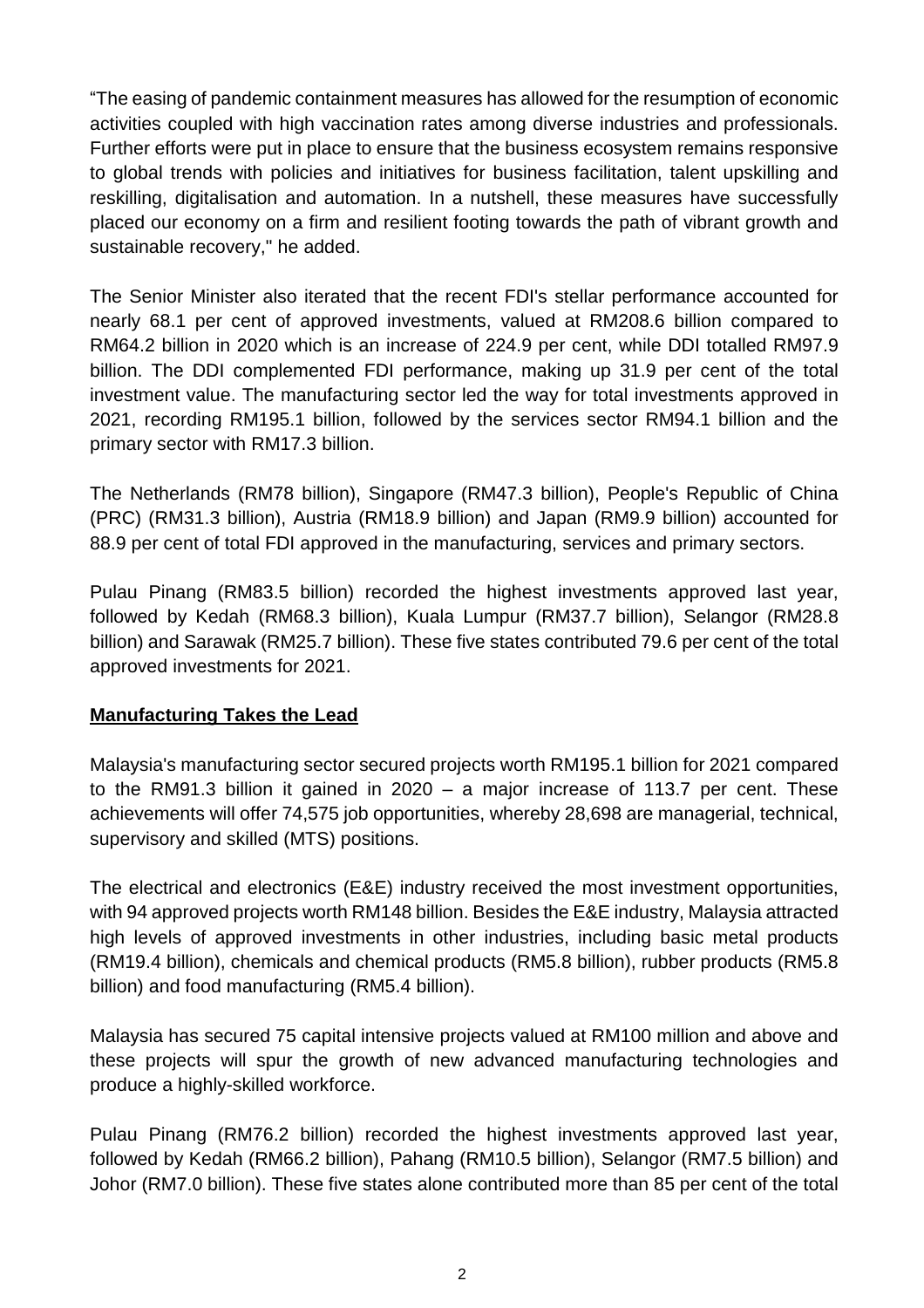approved investments for 2021.

The manufacturing sector continued to be the mainstay of the economy for 2021 generating significant multiplier effects on the nation's activities and growth. The percentage of quality projects approved increased to 81.3 per cent in 2021. As reflected by the MTS (Managerial, Technical, Supervisory and Skilled) Index, the number of job opportunities in these positions increased to 38.5 per cent in 2021.

The Less Developed Areas (LDAs) incentive was introduced in 2015 to spur regional development and inclusiveness through substantial employment creation and rural development in the country's transition to a high-income economy. In 2021, we secured a total of RM 80.7 billion (41.4 per cent) worth of approved investment, compared to RM 34.3 billion (37.6 per cent) gained in 2020. The Senior Minister stressed that "As part of the realisation of the Shared Prosperity Vision 2030, it is notable that in 2021, we secured a total of RM 80.7 billion worth of approved investments for less developed areas."

Notable projects approved last year consist of multinational corporations in the high-impact and high-technology industries that have established their operations in Malaysia. This includes Risen Solar, which will invest RM42.2 billion to bring design development and manufacturing of solar modules and solar cells, followed by Intel Electronics with an investment of RM30 billion to produce wafer fabrication and stacked dies. AT&S, a global leader of high-end printed circuit boards (PCB) and integrated circuit (IC) substrates with an investment of RM8.5 billion, will establish design development and manufacture of its IC Substrates in Kulim Hi-Tech Park. This massive expansion attests to Malaysia's capabilities to facilitate mega business growth. A subsidiary of a Fortune 500 company, SK Nexilis, has also announced its first overseas production base in KKIP Industrial Complex, Kota Kinabalu, Sabah with an investment of RM4.29 billion.

The investment of RM3.25 billion by Infineon Technologies in Melaka, further strengthen the Malaysia's position as the global semiconductor hub. Sheng Long Aqua Technology will produce aquaculture feed with investments of RM3.03 billion. Ibiden Electronics' investment will involve a multilayer PCB expansion worth RM886 million.

Taiyo Yuden has pledged enormous investments to expand its manufacturing capability in multilayer ceramic capacitors production in Sarawak, injecting RM680 million in capital investments. The Kuching facility spanning over 36,500 square meters, is expected to operate by March 2023. It will include using high-tech equipment with state-of-the-art features, supporting high-energy conservation and incorporating solar-powered roofs, in line with Environmental, Social and Governance (ESG) Goals.

Other notable investments are from Wilmar Greenfarm Vegan Food, a domestic player in the food-tech and resource-based industry, will be investing RM196.39 million for its manufacturing wing is a new project set to increase its production volume of agro and vegan food products for consumers. Greatech Integration's RM182.52 million expansion project aims to produce factory automation systems and related modules and components in Batu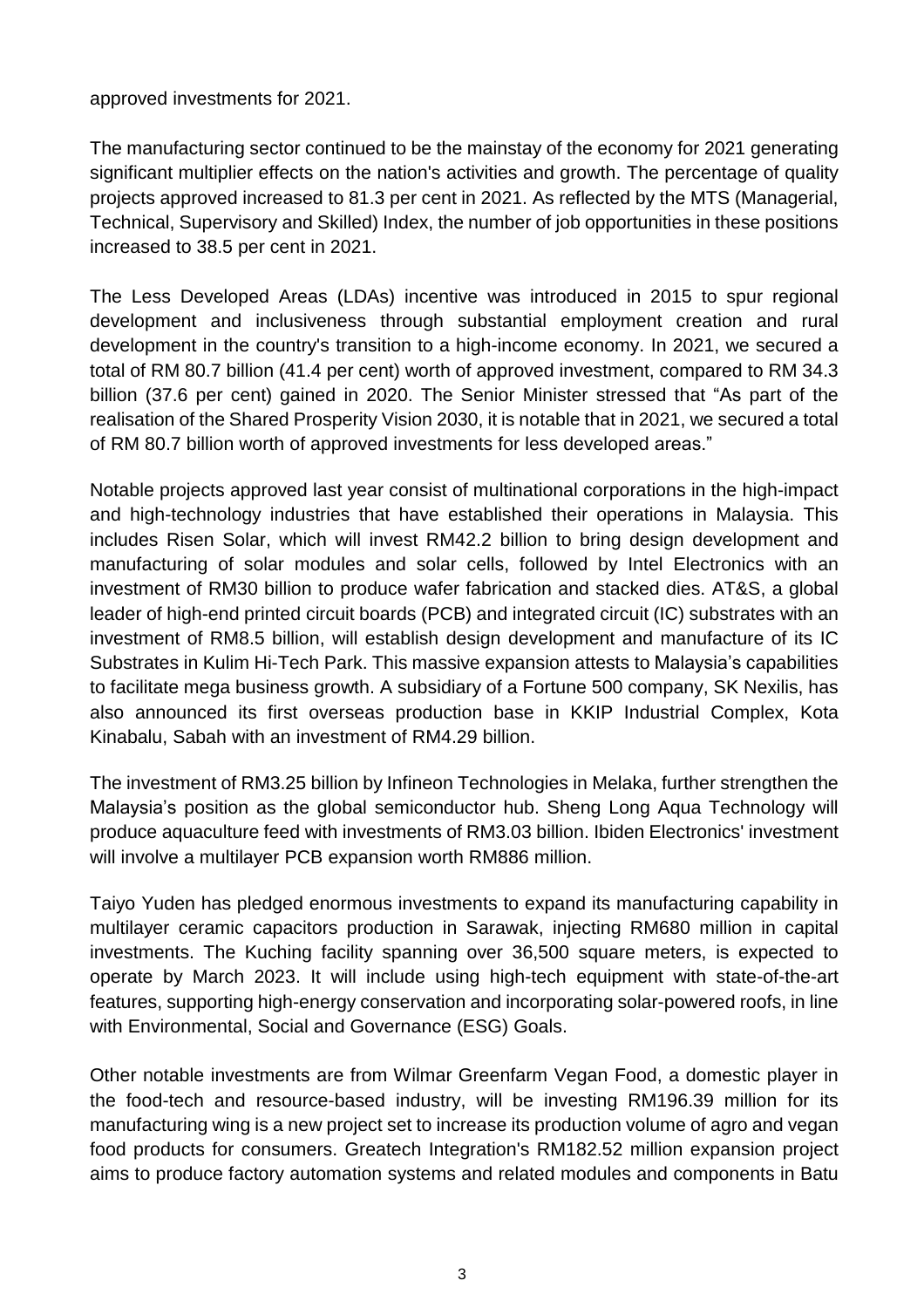Kawan, Pulau Pinang. At the same time, Delta Industrial has invested RM154.38 million to undertake the design and development, manufacturing and assembly of amphibious aircraft in Subang Jaya.

### **Malaysia's Services Sector is Expanding**

Malaysia's diversified services sector continues to embrace digitalisation to move up the value chain and boost operational efficiency when remote-working and automation trends have accelerated due to the COVID-19 pandemic. New services have materialised through the invention of the Internet of Things. Artificial intelligence and the cloud network have redefined the service sector's importance in Malaysia's economy.

The Malaysia Digital Economy Blueprint (MyDIGITAL) is designed to strengthen the foundation and development of the country's digital infrastructure. The blueprint aims to attract RM70 billion investments to accelerate digitalisation efforts. The digital economy is expected to contribute 22.6 per cent to the country's GDP and aims to open 500,000 job opportunities by 2025.

The Digital Investment Office (DIO) was established to facilitate digital investments in Malaysia, in line with the government's aim to attract RM70 billion investments to accelerate digitalisation efforts by 2025. The setting up of the DIO in collaboration with Malaysia Digital Economy Cooperation (MDEC) is timely and in line with the evolution of the global investment landscape towards digitalisation and Industry 4.0, creating unique and interesting value propositions for digital projects. Leveraging on synergies between the two investment promotion agencies, a total of RM3.4 billion investments have been approved under the DIO, involving data centre and Multimedia Super Corridor (MSC) status projects.

In 2021, Malaysia secured 3,803 projects in the services sector worth RM94.1 billion in approved investments. The DDI brought RM69.2 billion in 2021 compared to RM63.5 billion in 2020 in this sector, underscoring the inherent strength of Malaysia's companies that could be leveraged further for export of services.

The top five contributors of approved investments in this sector were real estate (RM28.8 billion), global establishments (RM19.7 billion), financial services (RM12.0 billion), utilities (RM9.6 billion) and information and communications (RM8.2 billion), experiencing 36.6 per cent in growth, valued at RM78.3 billion of approved investments compared to 2020.

The global establishments sub-sector recorded RM19.7 billion in 2021, higher than RM595.2 million achieved in 2020. A total of 102 principal hubs, regional and representative offices were approved in 2021 and expected to offer 3,838 new positions for highly-technical professionals.

As part of its advances in developing IR4.0 technologies to accelerate Malaysia's digital transformation, Huawei Technologies (Malaysia) is gearing up for the next frontier in 5G innovation with its new Global Operational Headquarters in Kuala Lumpur.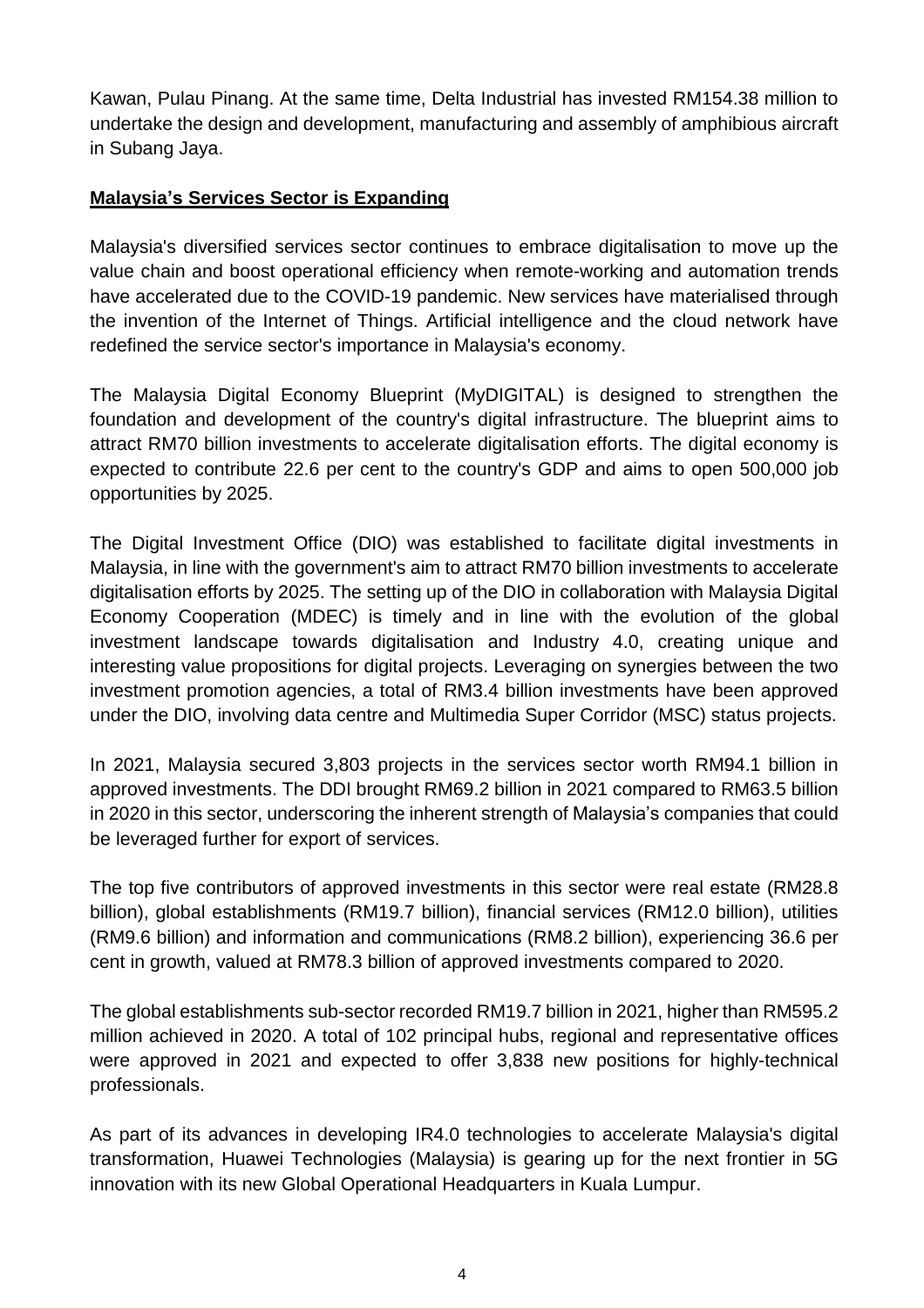The Twelfth Malaysia Plan has also made green growth a priority, specifically focusing on green technology and energy sustainability as the main factors to advance Malaysia's green economy. Malaysia is optimistic to become a net-zero carbon country by 2050. Berjaya Alam Murni's Sustainable Schedule Waster Treatment Centre (SSWTC) will invest RM172.95 million to develop an integrated waste management facility.

Another notable project, L.Q. Hotel, a Singapore-based company will be investing RM689 million to establish its presence in Kuala Lumpur. Under the green technology industry is the Solarpack Suria Sungai Petani that will invest RM353.13 million to build a Large-Scale Solar (LSS) Photovoltaic in Kedah. In Selangor, ILM Logistics is set to implement its expansion plans valued RM226.82 million.

## **Mining Maintains Forefront Role in the Primary Sector**

The primary sector registered approved investments of RM17.3 billion in 2021, compared to RM6.1 billion in 2020. The mining sub-sector led the bulk of investments RM17.1 billion (98.7%) of total investments approved in the primary sector driven by higher prices for crude oil and natural gas. The rest of the primary sector investments comprises the plantation and commodities and the agriculture subsectors with investment values of RM211.4 million and RM20.5 million, respectively.

# **Charting the Path towards Resilient Economic Recovery**

In stressing the imperative for economic resilience for sustainable national recovery, Dato' Seri Azmin said "Malaysia continues to forge ahead, "powering resilience" through robust policies that will further enhance the positive trajectory we are in. The National Investment Aspirations is poised to attract high impact investments in new growth areas which bring about bountiful spill over effects to the economy. On that note, the New Industrial Masterplan 2022-2033 will further propel the local industries to accelerate digitalisation efforts and fully realise the benefits of transition into Industry 4.0."

Reflecting the NIA in propelling Malaysia's long-term growth through the flow of sustainable quality investment in new and complex growth areas, MITI and MIDA have lined up targeted trade and investment missions (TIM) and Specific project Missions (SPM) to accelerate investments in high technology, innovation and research-driven industries that will complement the Malaysian industrial ecosystem. In 2021, MITI and MIDA proactively completed four major TIMs to the Republic of Korea and Japan, Saudi Arabia and UAE, Qatar, Austria and Turkey, and Germany, France and the United Kingdom to secure up to RM50.2 billion worth of investments.

A total of 254 projects have been approved and implemented in 2021 with realised investments worth RM160.8 billion, making up more than 80 per cent of the approved investments in the manufacturing sector. Of the total manufacturing projects approved for the last five years, realised investments amounted to RM383.2 billion.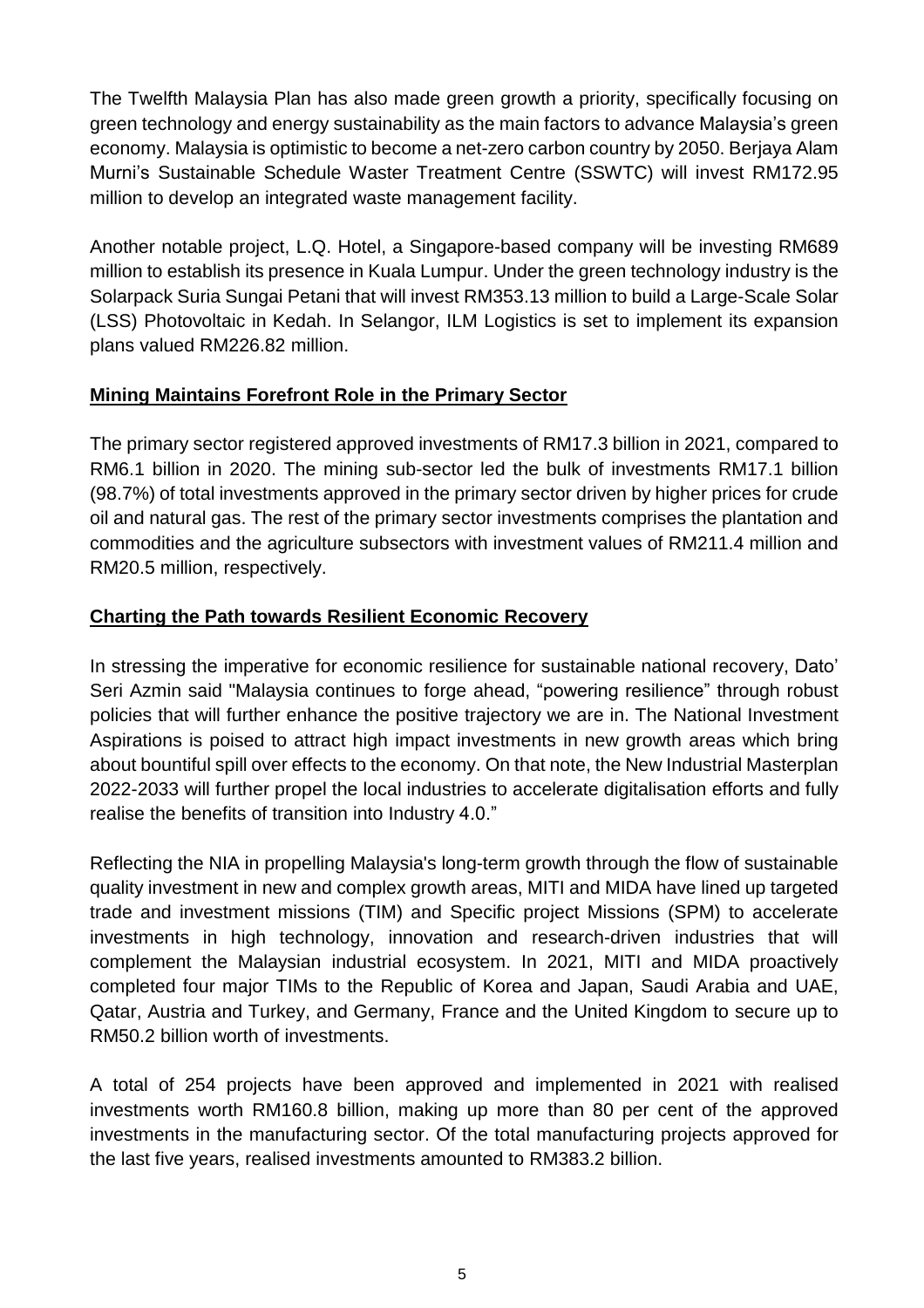In efforts to help expedite vaccination for the workforce in critical manufacturing sectors, MITI, in collaboration with the Ministry of Health, has initiated the COVID-19 Public-Private Partnership (PIKAS) Industrial Immunisation Programme.

Additionally, despite the ongoing international border closures and strict governmental standard operating procedures (SOPs) in place worldwide to contain the spread of COVID-19, MIDA continues to be responsive in providing advice and support to existing and potential investors through 20 overseas and 12 regional offices. The team has been at the forefront to attract investments through innovative and aggressive investment promotion activities. In ensuring ease of movement for business travellers, MIDA has also established a One-Stop-Centre (OSC) to evaluate eligible short-term business travellers' applications to enter Malaysia for trade and investment purposes while adhering to strict SOPs. Combined with Malaysia's National Vaccination Programme, the OSC has played an important role in Malaysia's value proposition and ensuring a frictionless and productive flow of people, ideas and investment.

To increase the ease of doing business for investors in Malaysia, MIDA implemented the PACU@MIDA or the Project Acceleration and Coordination Unit to provide end-to-end facilitation for all projects approved to enable the timely implementation of investments in the country.

Staying ahead with the evolution of the investment landscape in the region towards digitalisation and Industry 4.0, MIDA has revamped its investment promotion and facilitation processes to strengthen and prime the nation's digital ecosystem for the future, ensuring the country remains competitive on the path of recovery post-COVID.

These initiatives include InvestMalaysia portal - a single gateway portal to access applications that include e-Manufacturing Licence (e-ML), e-Incentive and JPC Online Application, company profiles and promotional events. Such facilities will provide users with approvals for manufacturing licenses, incentives and exemption of customs duties to expedite the execution of projects.

In collaboration with the Malaysia Digital Economy Corporation (MDEC), MIDA has established the Digital Investment Office (DIO), a full-fledged digital platform to coordinate and facilitate digital investments in Malaysia. The DIO's establishments raised awareness on digital investments in the country. They streamlined the coordination among all Investment Promotion Agencies (IPAs) in promoting and attracting new investments in this fast-evolving segment. The role of DIO is consistent with the MyDIGITAL Blueprint and the National Investment Aspirations, guided by the essence of the Shared Prosperity Vision (SPV) 2030.

The MIDA Assessment Development Centre (MADC) is a collaboration initiative known as HyTalentProgramme, a synergised effort between three premier local universities that offers up-skilling and reskilling programmes to local graduates and talented individuals to make them career and industry-ready.